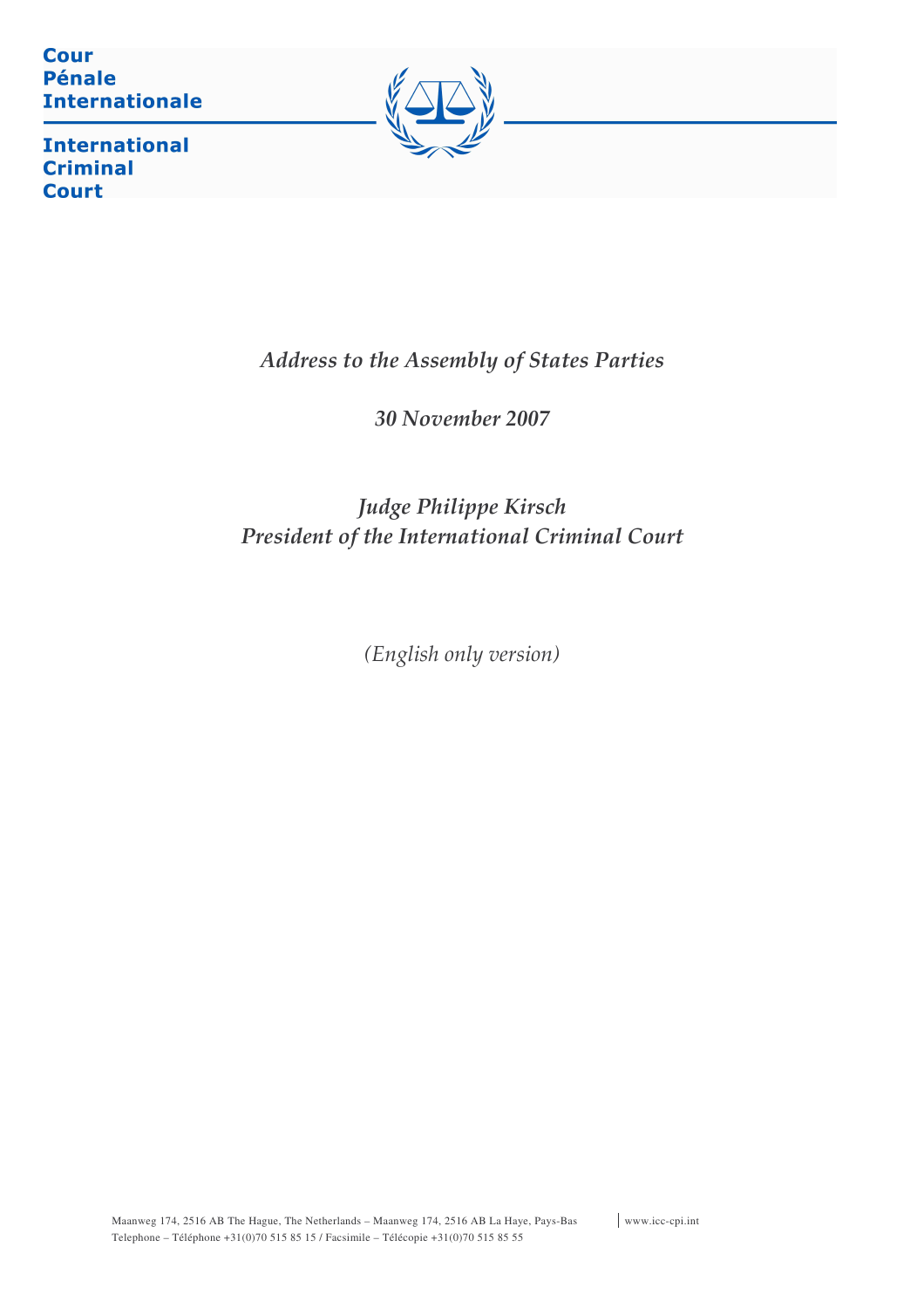Mr. President,

It is my pleasure to address the sixth session of the Assembly of States Parties.

I would like to welcome the representatives of new States Parties (Japan, Chad) this year. With 105 States Parties, the Court is over half way to the eventual goal of universality. As we approach the tenth anniversary of the adoption of the Rome Statute, it is important that the number of accessions and ratifications continues to increase.

In my remarks, I would like to speak about:

- The activities of the Court since the fifth session of the Assembly,
- Cooperation between the Court and States, international organizations and civil society, and
- Specific issues on the agenda of this session of the Assembly.
- $\overline{L}$ Activities
- A. Proceedings

I will start with an update on the Court's activities, beginning with judicial proceedings.

In the situation in the Democratic Republic of the Congo, cases of two detained individuals are currently taking place before Pre-Trial Chamber I and Trial Chamber I.

In January, Pre-Trial Chamber I confirmed charges against Mr. Thomas Lubanga Dyilo of war crimes, namely conscripting, enlisting and using children under fifteen to participate actively in hostilities. Trial Chamber I is presently addressing issues preliminary to the trial which is scheduled to start in March next year.

Pre-Trial proceedings are underway in the case of Mr. Germain Katanga who was surrendered to the Court on 18 October. The crimes alleged in the warrant of arrest for Mr. Katanga include three counts of crimes against humanity and six counts of war crimes, namely murder, inhumane acts, sexual slavery, willful killing, inhuman or cruel treatment, attacking civilians, pillaging, and using children under the age of fifteen years to participate actively in hostilities. The hearing to confirm the charges is scheduled to begin in February.

In the situation in Darfur, Sudan, Pre-Trial Chamber I issued warrants of arrest for two individuals in May. Mr. Ahmad Harun and Mr. Ali Kushayb are each wanted on over forty counts of crimes against humanity and war crimes, among them murder, persecution, forcible transfers of populations, attacks against civilians, pillaging and the destruction or seizure of enemy property. The Court has issued requests for arrest and surrender for these two suspects to States. Neither warrant has been executed yet.

In the situation in Uganda, which is before Pre-Trial Chamber II, one of the suspects subject to an arrest warrant was killed, rendering that warrant without effect. None of the other four warrants have been executed yet.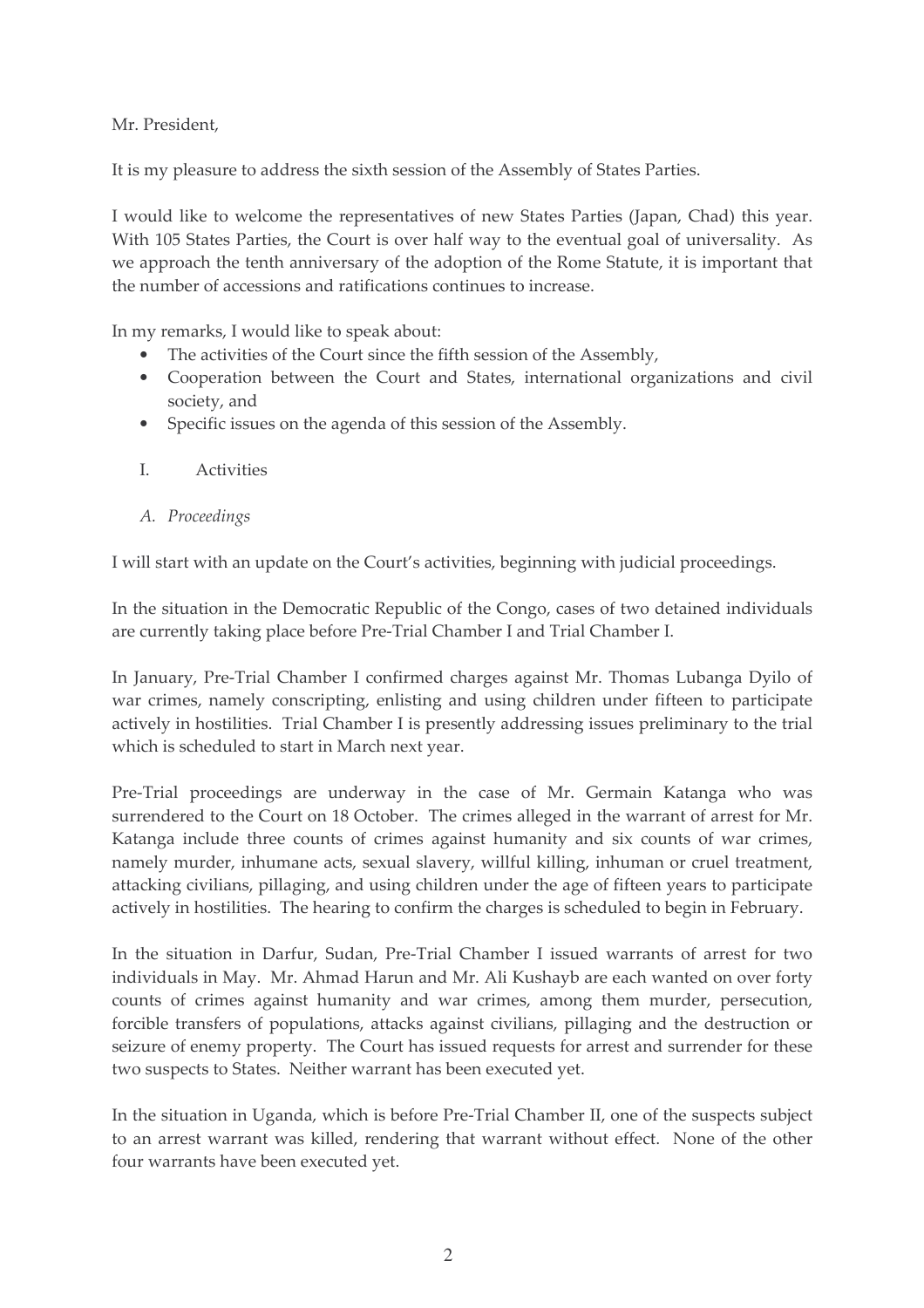In these first cases, we are seeing the provisions of the Rome Statute being applied in practice. The Pre-Trial Chambers, an innovation in the Rome Statue, have completed the first cycle of activities in one case. In another example of an innovation in the Rome Statute, victims are participating in proceedings in their own right. The Court is committed to ensuring fair and expeditious proceedings. As the judges decide fundamental issues of law and practice in these and other areas, we expect that the efficiency of proceedings will continue to increase over time consistent with the Rome Statute and the Rules of Procedure and Evidence.

**B.** Field Activities

I would like to turn next to the Court's activities in the field.

Although the seat of the Court is in The Hague, the Court has a substantial presence in the field. The Court now maintains five offices in or near the countries where situations are under investigation by the Prosecutor. The newest office was established in October in the Central African Republic, following the decision by the Prosecutor to open an investigation into the situation in that country.

One of the primary functions of these field offices is to undertake outreach among local populations. Field offices themselves serve as public faces of the Court locally. Following the decision of the Assembly last year, the Court has been implementing the strategic plan for outreach in the different situations. Outreach teams are based in the field both in Uganda and the Democratic Republic of the Congo. In the situation in Darfur, the Court has conducted outreach workshops, including mass outreach in refugee camps in Chad. I understand that States Parties may convene a meeting on outreach during this session. Representatives of the Court will be available to provide more detailed information on the Court's outreach activities.

C. Administration

I would like to now provide an update on the administrative activities of the Court.

In 2007, the Court continued with implementation of the strategic plan. Among its priorities, the Court focused on implementing the strategic plan for outreach and developing strategies in relation to victims' issues, human resources and inter-organ decision-making. The Court is now reviewing priorities, plans and processes to improve implementation of the strategic plan in 2008.

In the implementation of the strategic plan and in other areas of administration, the Court benefited from dialogue with the Working Groups of the Bureau in The Hague and New York and would like to express its appreciation to the coordinators and facilitators of these groups. The Court will continue to work to further enhance the strategic, policy-level dialogue with these bodies in 2008.

#### II. Cooperation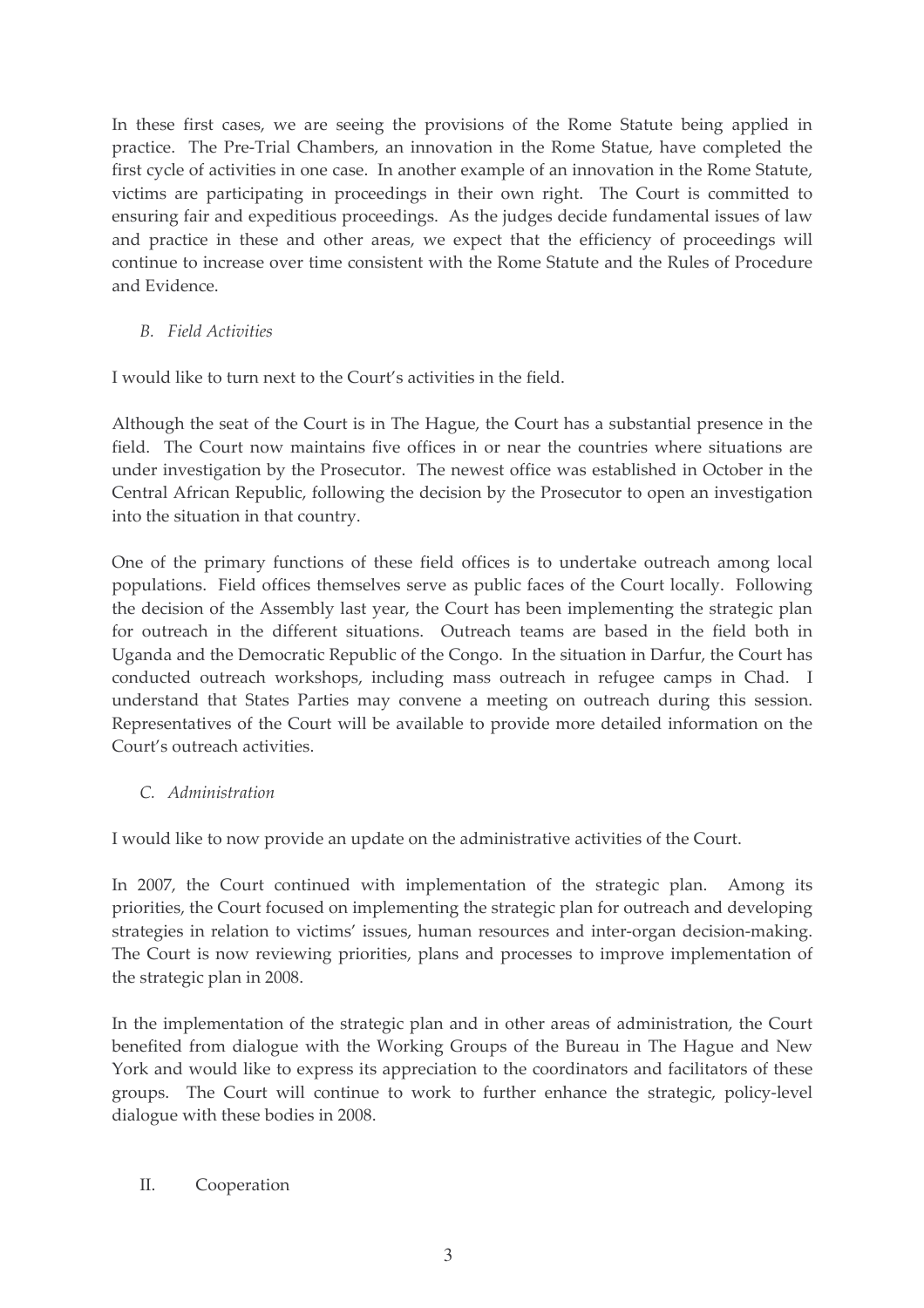### Mr. President,

I would like to turn now to the question of cooperation.

The success of the Court is the common aim and collective responsibility of the Court, States Parties, international organizations and civil society.

States have the right to expect that the Court does its utmost to ensure the Rome Statute system works as efficiently and as effectively as possible. The Court fully shares these objectives. Since its inception, the Court has striven to meet the high expectations of States and other stakeholders. At the same time, the relationship between the Court and States Parties is not just about dialogue on administrative issues and managerial oversight of the Court by the States Parties. The Rome Statute entrusts States with substantial responsibilities to ensure the success of the ICC system. These obligations are set out in the Rome Statute and were recently elaborated in the report of the Bureau on cooperation. They include ensuring sufficient implementing legislation, respecting the judicial process and cooperating fully with requests of the Court. Some States have received such requests deriving from case-related decisions by the Court. Others may be especially well-placed to provide operational support in a given situation. However, it is the collective responsibility of all States to support and cooperate with the work of the Court.

In the past year, States Parties contributed to the achievements of the Court by responding positively to requests for cooperation or assistance, for example by providing logistics, information or other support to field operations. States Parties also provided diplomatic and public support for the Court in their bilateral relations and in multilateral fora. Several States have entered into agreements to provide additional support, in particular with respect to the enforcement of sentences or for the protection of victims and witnesses, the latter being a key concern of all organs of the Court.

International and regional organizations also provided critical support to the Court. Among these, the support and cooperation of the United Nations has been particularly valuable to the Court, especially in the field. The Secretary-General's presence at this session of the Assembly reaffirms the importance of this special relationship to both institutions. Since the conclusion of the Relationship Agreement, the Court and the United Nations have constantly deepened our mutual relations. The New York Liaison Office of the Court is helping to further strengthen communication and relations between the Court and the On a regional level, the Court has had regular exchanges with the United Nations. European Union and looks forward to concluding a memorandum of understanding and developing its cooperation with the African Union.

The Court greatly appreciates the important contributions of civil society to a strong, impartial and effective Court. Civil society organizations have been essential in promoting ratification in many States. They have assisted in ensuring the Court receives necessary cooperation by urging States to adopt implementing legislation and providing assistance or guidance on how to do so. They have raised awareness and understanding of the Court, its role and the importance of justice at critical junctures where others have been silent. The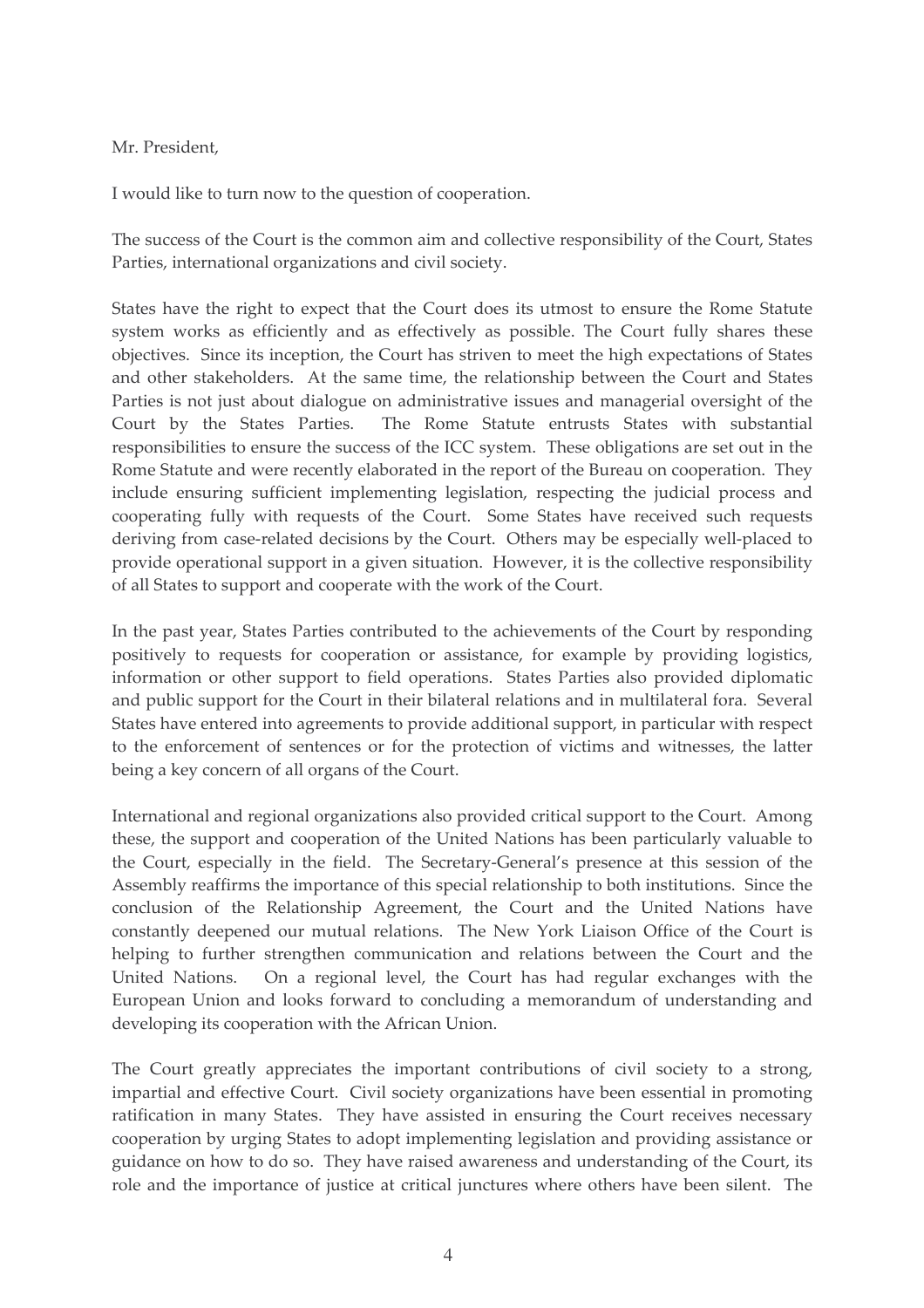continued support of civil society in these areas, as well as their independent observations on the activities of the Court, will remain important for the future.

Mr. President,

Based on the Court's experience over the past year, I would like to outline three areas in which cooperation and support will need to continue, and indeed to be enhanced, to sustain the credibility and effectiveness of the Court.

First, operational cooperation will continue to be critical to the functioning of the Court. A number of direct requests for cooperation have not yet been fulfilled. Of these requests, the outstanding warrants of arrest are the most significant. The lack of arrests goes directly to the credibility of the system that States established in the Rome Statute. Without arrests, there can be no trials. Without trials, victims will again be denied justice. The potential deterrent effect of the Court will be reduced. The outstanding warrants are a concern of all States Parties. Ensuring their execution is a collective challenge.

In addition to arrests and again in the area of operational cooperation, assistance in the relocation and protection of victims and witnesses is of pressing importance. The number of persons seeking protection or being accepted into the Court's protection programme has increased dramatically. I invite States that have not yet done so to consider concluding agreements with the Court or to consider how they may assist willing States to develop their domestic capacities to provide support to the Court.

Second, States must ensure full respect for the Court and its judicial processes. This has not always been the case in practice. It is clear of course that the situations and cases before the Court are linked to broader complex political issues and developments. This does not absolve States of their responsibilities to comply with their legal obligations and to remain engaged with the judicial process. Compliance with the decisions of the Court is not just another issue on the negotiating table. It is a legal obligation under the Rome Statute and relevant resolutions of the Security Council. Similarly, it must be clearly understood that the Court is bound to adhere strictly to and its judicial mandate cannot go beyond or deviate from that mandate.

Third, public and diplomatic support for the Court and for international justice more broadly is vital to a strong and effective Court. Earlier this year, relative silence was observed in situations where public support for the Court and for the need for justice more broadly would have been expected. Silence in these situations may send, and indeed has sent the wrong messages to perpetrators and potential perpetrators of serious international crimes. Strong public support is essential to demonstrate that the Court has the backing to be effective. It is also important that States Parties provide diplomatic and public support more generally, both in their bilateral relations and in multilateral fora, including during the general debate of the Assembly. Such support fosters an environment in which States are more likely to comply with their legal obligations and to cooperate with the Court. Furthermore, public and diplomatic support can contribute directly to the prevention of crimes by reinforcing expectations, including among potential perpetrators, that the Court's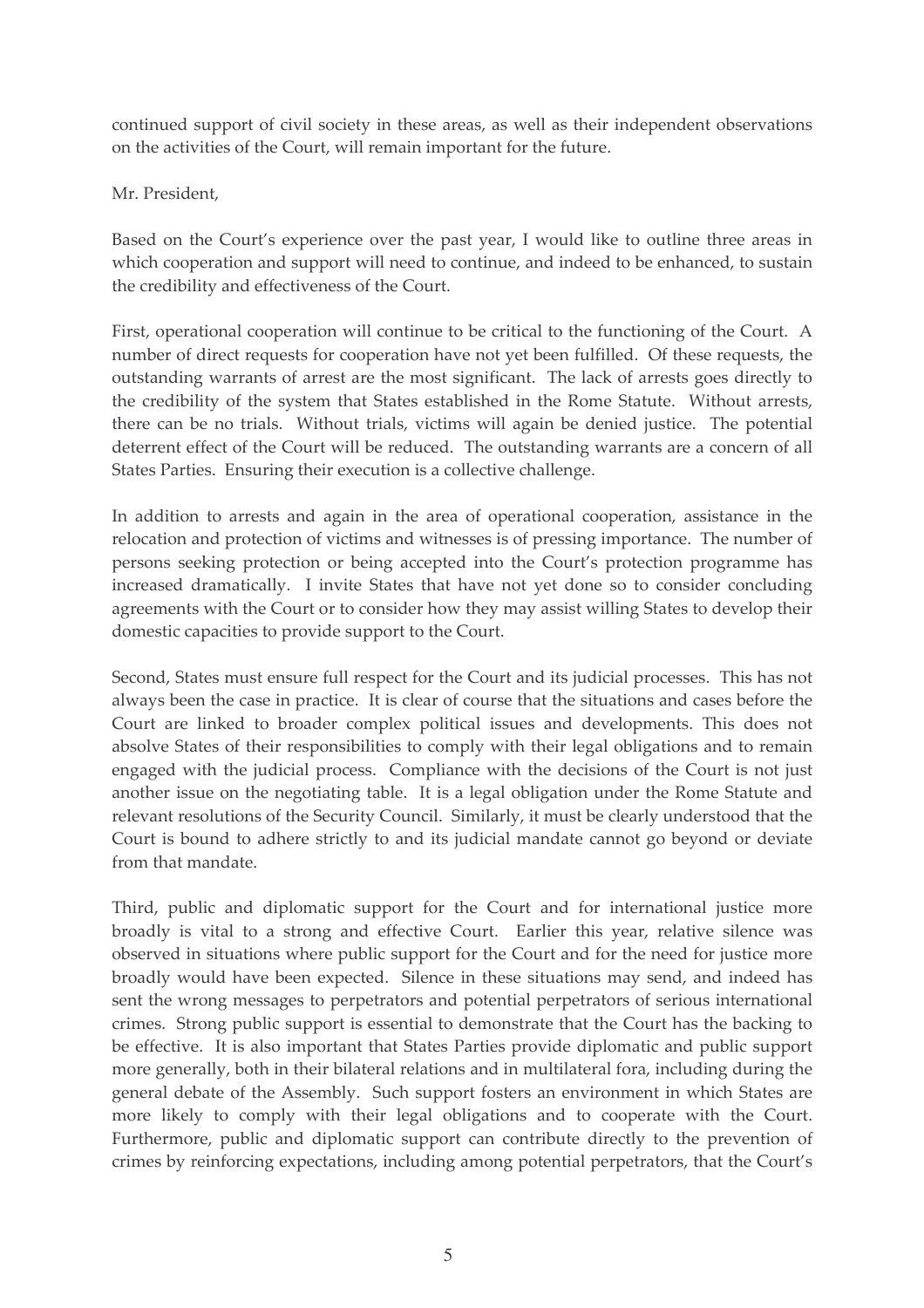decisions will be enforced and that the international community's commitment to justice will be upheld.

There is also a domestic element to increasing support for the Court. The affairs of the Court are not the sole province of ministries of foreign affairs and their legal departments. As the Court's operations have expanded, it has come increasingly into contact with other departments, other ministries and other branches of government. To be effective, the Court needs governments to ensure the sustained support of all those throughout their national systems who interact with or who work on issues and situations related to the Court.

Past experience has confirmed the deep commitment of States Parties to the Rome Statute and to its underlying principles. As the Court's operations have developed, there have been new challenges for both the Court and for States Parties in practice. The Court has had opportunities recently to draw the attention of States Parties to the areas where cooperation is needed. Their reactions have been encouraging for the future and have indeed already resulted in tangible, positive developments in the last few months. I am confident that the Court will be able to count on the strong support and cooperation of States Parties, international organizations and civil society now and in the future.

### $III.$ **ASP** Issues

Mr. President, I would now like to comment on two issues on the agenda of this session of the Assembly.

I would start with some general remarks on the budget. The Registrar will present the Court's position in more detail next week. The Court has worked with the Committee on Budget and Finance to continue to improve both the structure and content of the budget. The Court is pleased with its relationship with the Committee. The Court accepts that it has to address the underspending of the budget and agrees with the Committee's recommendations on this issue. However, proposed cuts are of concern in two areas. First, the Court is concerned about proposed cuts to the legal aid budget. Provision of adequate legal assistance is essential to the fairness of trials and to maintaining the reputation of the Court. Second, the Court is concerned about the recommended cuts to the budget for interim premises. The Court has achieved maximum occupancy in its current premises. As recruitment processes speed up, there is urgent need to find additional space. The Court and the host state are currently trying to find an intermediate solution.

The other issue before the Assembly on which I wish to comment is the permanent premises. Establishing permanent premises in a sound and timely manner is of particular importance to the Court. For several years, the Court and the Assembly have worked towards the establishment of permanent premises. Over the past year, the Court participated in an extensive and fruitful dialogue together with the Working Group of the Bureau and the Host State. As a result of this dialogue, the Court believes that the Assembly now has the information necessary to move to the next step in the process. The Court considers that the proposal reflected in the draft resolution prepared by the facilitator provides a sound basis to proceed.